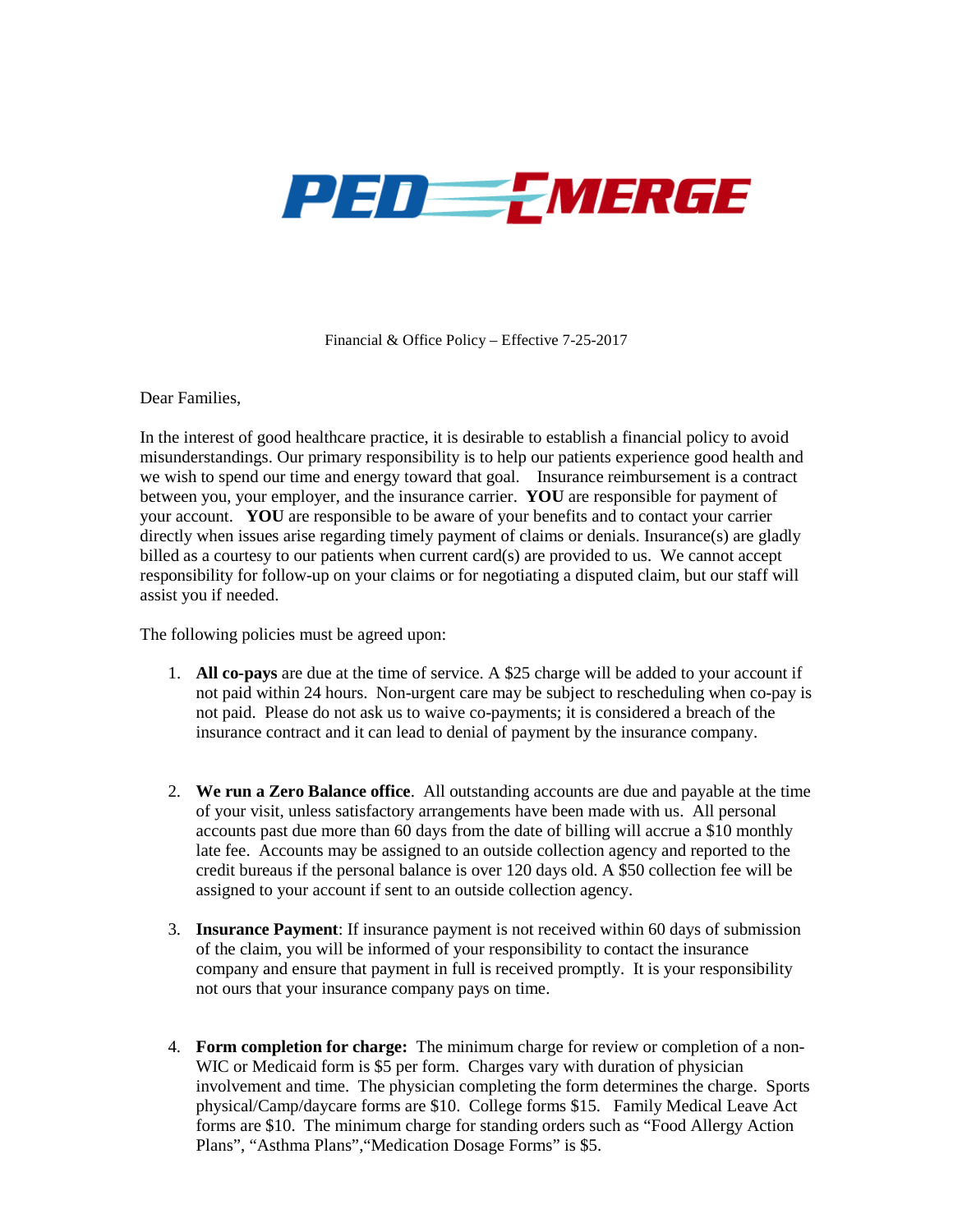- 5. **Returned check**: A \$15 charge will be added to accounts for each check that is not honored by your bank. This is in addition to any fees that the bank charges us for your returned check. If two checks are bounced, we will not accept checks for payment on your account.
- 6. **Patient Satisfaction**: Our policy is to make your experience an exceptional one. When we succeed, we would appreciate you telling your family and friends about our offices.
- 7. **Misunderstandings**: It is our company policy to ensure the complete satisfaction of all our patients with the services and care that they receive at our offices. However, it is possible on occasion that there may be a misunderstanding or miscommunication between you and our office. We will do everything in our power to promptly address and resolve the matter, provided it is brought to our attention in a timely, appropriate, cordial manner. You can expect that our staff will treat you with courtesy, professionalism, and respect, and will strive to achieve mutual understanding.